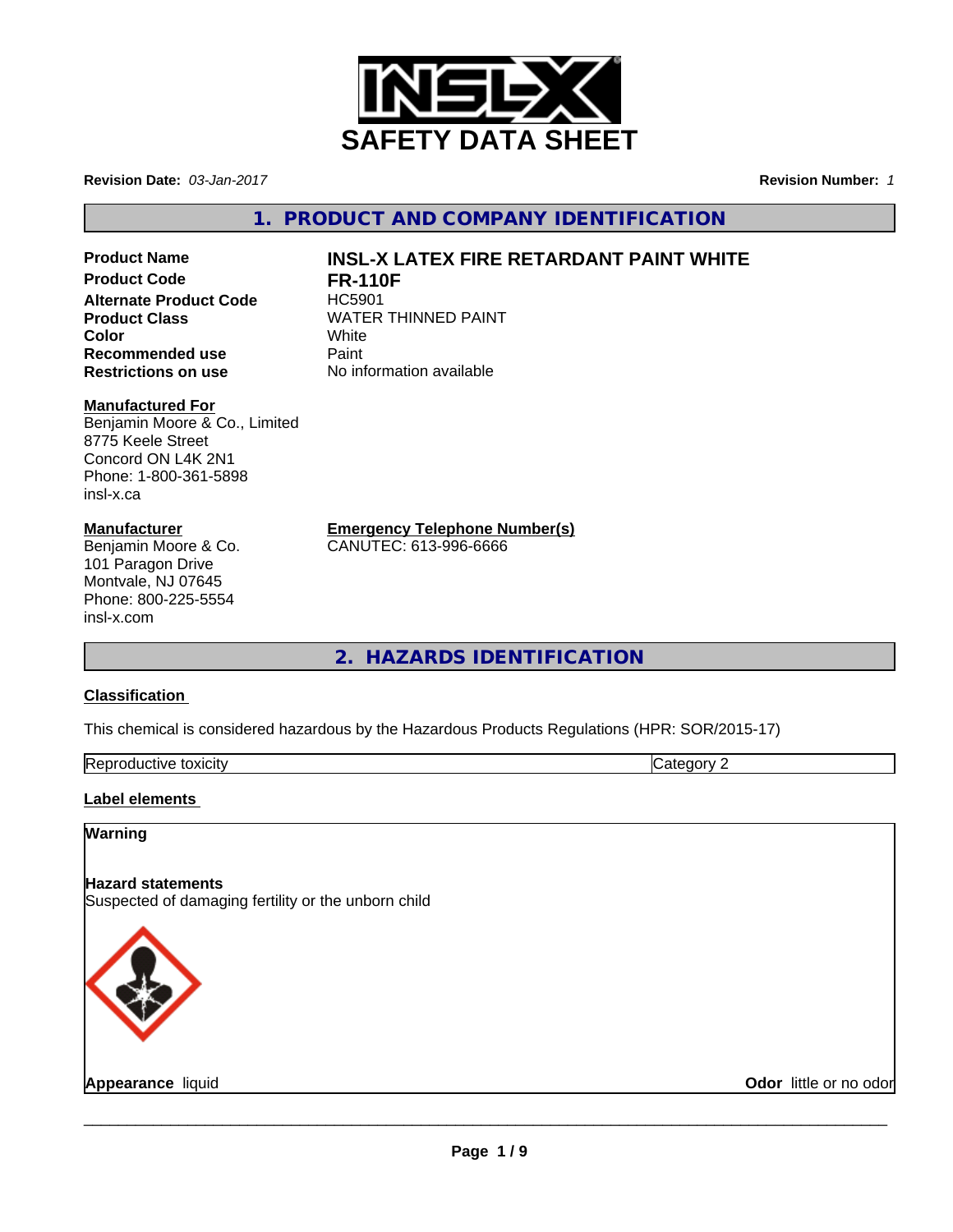#### **Precautionary Statements - Prevention**

Obtain special instructions before use Do not handle until all safety precautions have been read and understood Use personal protective equipment as required

#### **Precautionary Statements - Response**

If exposed or concerned get medical attention

#### **Precautionary Statements - Storage**

Store locked up

#### **Precautionary Statements - Disposal**

Dispose of contents/container to an approved waste disposal plant

#### **Other information**

No information available

### **3. COMPOSITION INFORMATION ON COMPONENTS**

| <b>Chemical Name</b>                               | <b>CAS-No</b> | Weight % (max) |
|----------------------------------------------------|---------------|----------------|
| Titanium dioxide                                   | 13463-67-7    | 7%             |
| Distillates.<br>, petroleum, solvent-refined heavy | 64741-88-4    | 1%<br>$0.5 -$  |
| paraffinic                                         |               |                |

## **4. FIRST AID MEASURES General Advice** No hazards which require special first aid measures. **Eye Contact Exercise 2.1 All 2.5 All 2.5 All 2.6 All 2.6 All 2.6 All 2.6 All 2.6 All 2.6 All 2.6 All 2.6 All 2.6 All 2.6 All 2.6 All 2.6 All 2.6 All 2.6 All 2.6 All 2.6 All 2.6 All 2.6 All 2.6 All 2.6 All 2.6 All 2.6 Al** minutes and consult a physician. **Skin Contact** Mass of immediately with soap and plenty of water removing all contaminated clothes and shoes. **Inhalation** Move to fresh air. If symptoms persist, call a physician. **Ingestion Ingestion Clean mouth with water and afterwards drink plenty of** water. Consult a physician if necessary. **Most Important Symptoms/Effects** None known. **Notes To Physician Treat symptomatically.** Treat symptomatically. **5. FIRE-FIGHTING MEASURES**

| <b>Suitable Extinguishing Media</b>             | Use extinguishing measures that are appropriate to local<br>circumstances and the surrounding environment. |
|-------------------------------------------------|------------------------------------------------------------------------------------------------------------|
| <b>Protective Equipment And Precautions For</b> | As in any fire, wear self-contained breathing apparatus                                                    |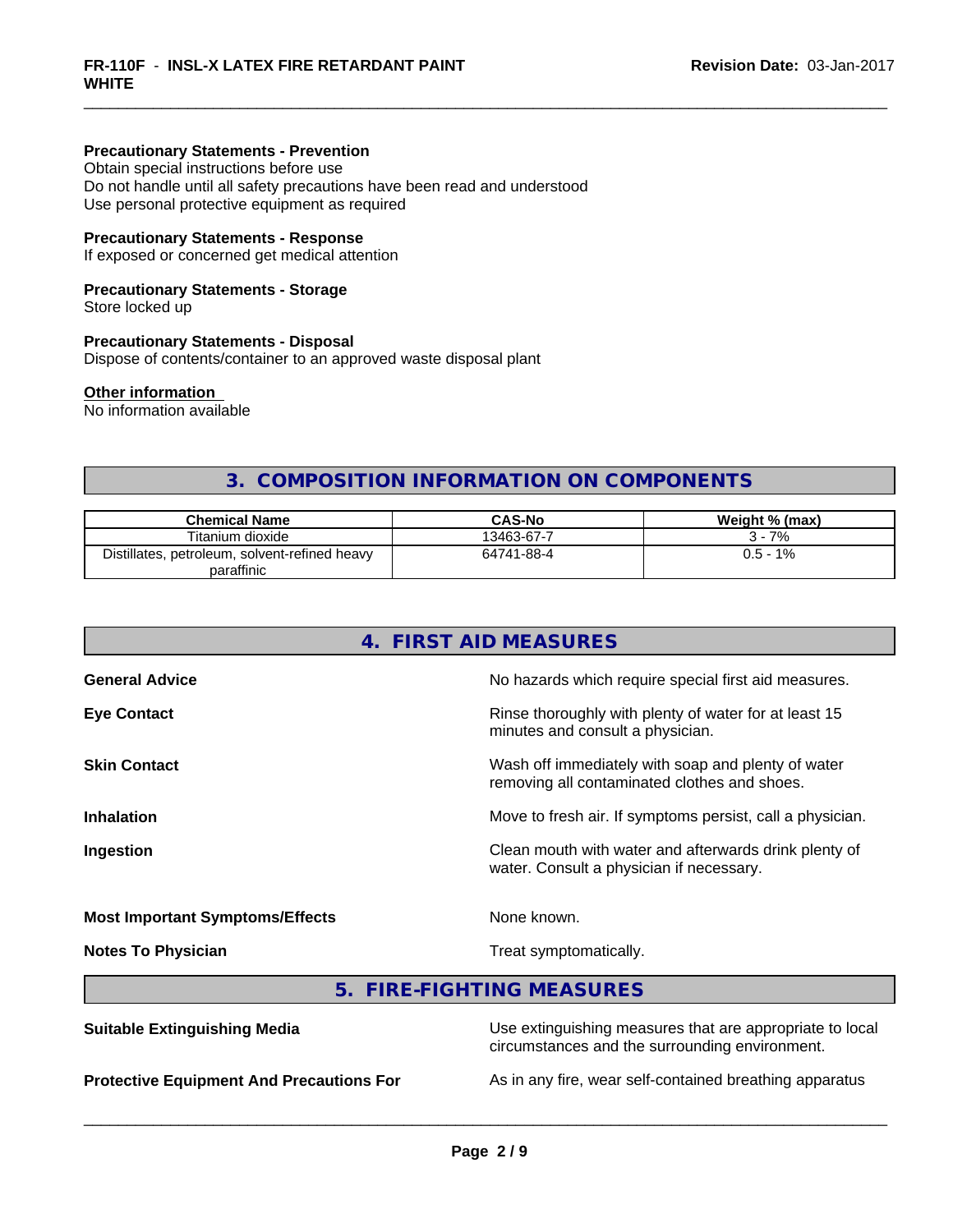| <b>Firefighters</b>                                                                                                                                                                               |                        | and full protective gear.                                                              | pressure-demand, MSHA/NIOSH (approved or equivalent) |
|---------------------------------------------------------------------------------------------------------------------------------------------------------------------------------------------------|------------------------|----------------------------------------------------------------------------------------|------------------------------------------------------|
| <b>Specific Hazards Arising From The Chemical</b>                                                                                                                                                 |                        | Closed containers may rupture if exposed to fire or<br>extreme heat.                   |                                                      |
| <b>Sensitivity To Mechanical Impact</b>                                                                                                                                                           |                        | No                                                                                     |                                                      |
| <b>Sensitivity To Static Discharge</b>                                                                                                                                                            |                        | No                                                                                     |                                                      |
| <b>Flash Point Data</b><br>Flash Point (°F)<br>Flash Point (°C)<br><b>Flash Point Method</b><br><b>Flammability Limits In Air</b><br><b>Lower Explosion Limit</b><br><b>Upper Explosion Limit</b> |                        | Not applicable<br>Not applicable<br>Not applicable<br>Not applicable<br>Not applicable |                                                      |
| <b>NFPA</b><br>Health: 1                                                                                                                                                                          | <b>Flammability: 0</b> | <b>Instability: 0</b>                                                                  | <b>Special: Not Applicable</b>                       |
| <b>NFPA Legend</b><br>0 - Not Hazardous<br>$\lambda$ $\sim$ $\sim$ $\sim$ $\sim$ $\sim$ $\sim$                                                                                                    |                        |                                                                                        |                                                      |

- 1 Slightly
- 2 Moderate
- 3 High
- 4 Severe

*The ratings assigned are only suggested ratings, the contractor/employer has ultimate responsibilities for NFPA ratings where this system is used.*

*Additional information regarding the NFPA rating system is available from the National Fire Protection Agency (NFPA) at www.nfpa.org.*

#### **6. ACCIDENTAL RELEASE MEASURES**

| <b>Personal Precautions</b>      | Avoid contact with skin, eyes and clothing. Ensure<br>adequate ventilation.                          |
|----------------------------------|------------------------------------------------------------------------------------------------------|
| <b>Other Information</b>         | Prevent further leakage or spillage if safe to do so.                                                |
| <b>Environmental Precautions</b> | See Section 12 for additional Ecological Information.                                                |
| <b>Methods For Clean-Up</b>      | Soak up with inert absorbent material. Sweep up and<br>shovel into suitable containers for disposal. |

### **7. HANDLING AND STORAGE**

| <b>Handling</b>               | Avoid contact with skin, eyes and clothing. Avoid breathing<br>vapors, spray mists or sanding dust. In case of insufficient<br>ventilation, wear suitable respiratory equipment. |
|-------------------------------|----------------------------------------------------------------------------------------------------------------------------------------------------------------------------------|
| <b>Storage</b>                | Keep container tightly closed. Keep out of the reach of<br>children.                                                                                                             |
| <b>Incompatible Materials</b> | No information available                                                                                                                                                         |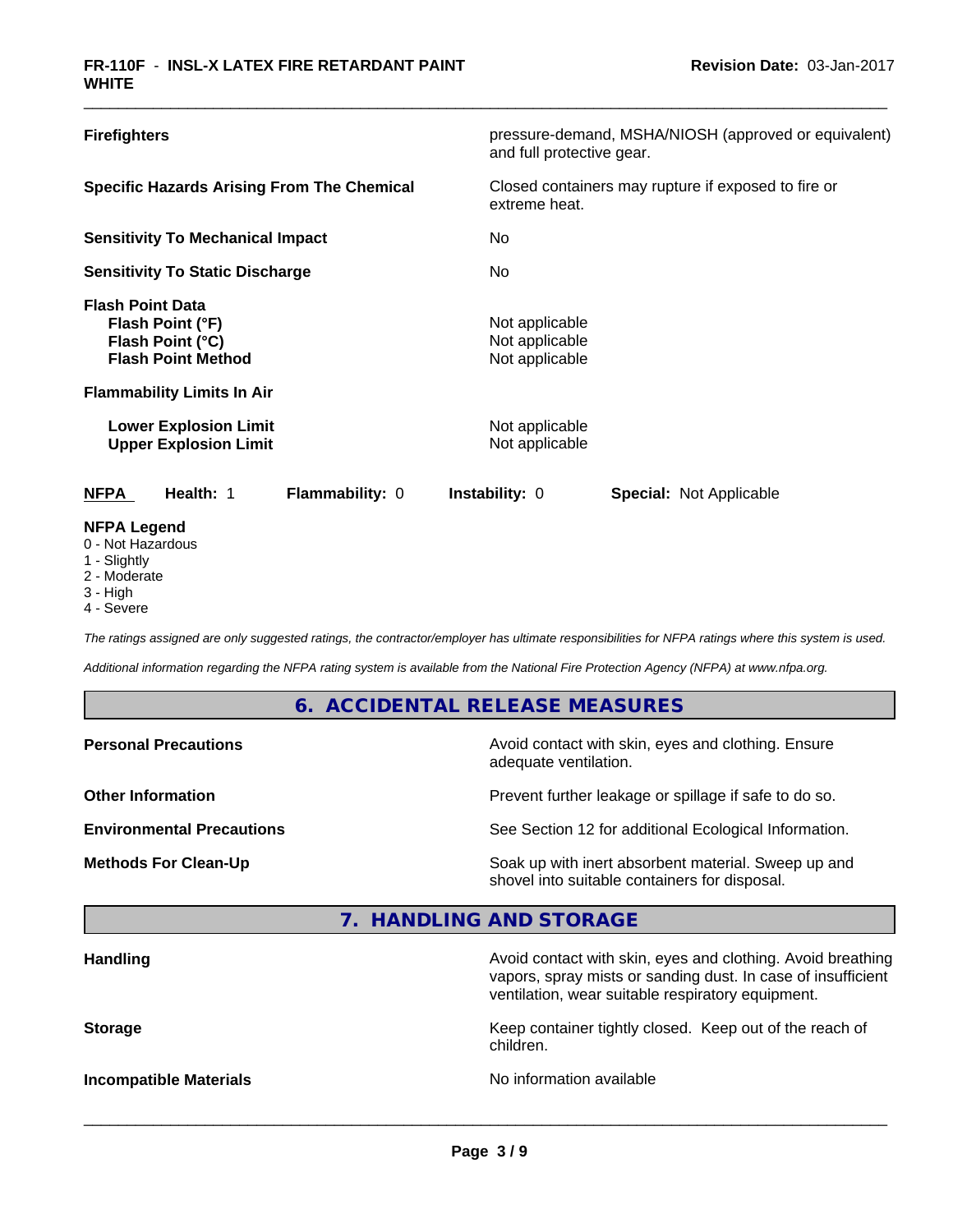#### **8. EXPOSURE CONTROLS / PERSONAL PROTECTION**

#### **Exposure Limits**

| <b>Chemical Name</b> | <b>ACGIH</b>                           | Alberta                         | <b>Columbia</b><br>British        | Ontario                   | Quebec                           |
|----------------------|----------------------------------------|---------------------------------|-----------------------------------|---------------------------|----------------------------------|
| Titanium dioxide     | <b>TWA</b><br>◠<br>$.0 \text{ mg/m}^3$ | TWA<br>^<br>$10 \text{ mg/m}^3$ | <b>TWA</b><br>$10 \text{ mg/m}^3$ | <b>TWA</b><br>10 mg/m $3$ | - TWAEV<br>. J ma/m <sup>3</sup> |
|                      |                                        |                                 | <b>TWA</b><br>് ma/m <sup>3</sup> |                           |                                  |

**Legend**

ACGIH - American Conference of Governmental Industrial Hygienists Alberta - Alberta Occupational Exposure Limits British Columbia - British Columbia Occupational Exposure Limits Ontario - Ontario Occupational Exposure Limits Quebec - Quebec Occupational Exposure Limits N/E - Not established

#### **Personal Protective Equipment**

**Engineering Measures Ensure** Ensure adequate ventilation, especially in confined areas.

**Eye/Face Protection Safety glasses with side-shields. Skin Protection Protection Protective gloves and impervious clothing. Respiratory Protection In case of insufficient ventilation wear suitable respiratory** equipment.

**Hygiene Measures Avoid contact with skin, eyes and clothing. Remove and Avoid contact with skin, eyes and clothing. Remove and Avoid contact with skin, eyes and clothing. Remove and** wash contaminated clothing before re-use. Wash thoroughly after handling.

#### **9. PHYSICAL AND CHEMICAL PROPERTIES**

**Appearance** liquid **Odor** little or no odor **Odor Threshold No information available No information available Density (lbs/gal)** 10.75 - 10.85<br> **Specific Gravity** 1 29 - 1.31 **Specific Gravity pH pH**  $\blacksquare$ **Viscosity (cps)** No information available **Solubility** No information available **Water Solubility Water Solubility No information available Evaporation Rate Evaporation Rate No information available Vapor Pressure** No information available **Vapor Density No information available No information available Wt. % Solids** 55 - 65 **Vol. % Solids Wt. % Volatiles** 35 - 45 **Vol. % Volatiles** 50 - 60 **VOC Regulatory Limit (g/L)** <50 **Boiling Point (°F)** 212 **Boiling Point (°C)** 100<br>**Freezing Point (°F)** 120 120 121 122 132 **Freezing Point (°F) Freezing Point (°C)** 0 **Flash Point (°F)** Not applicable **Flash Point (°C)** Not applicable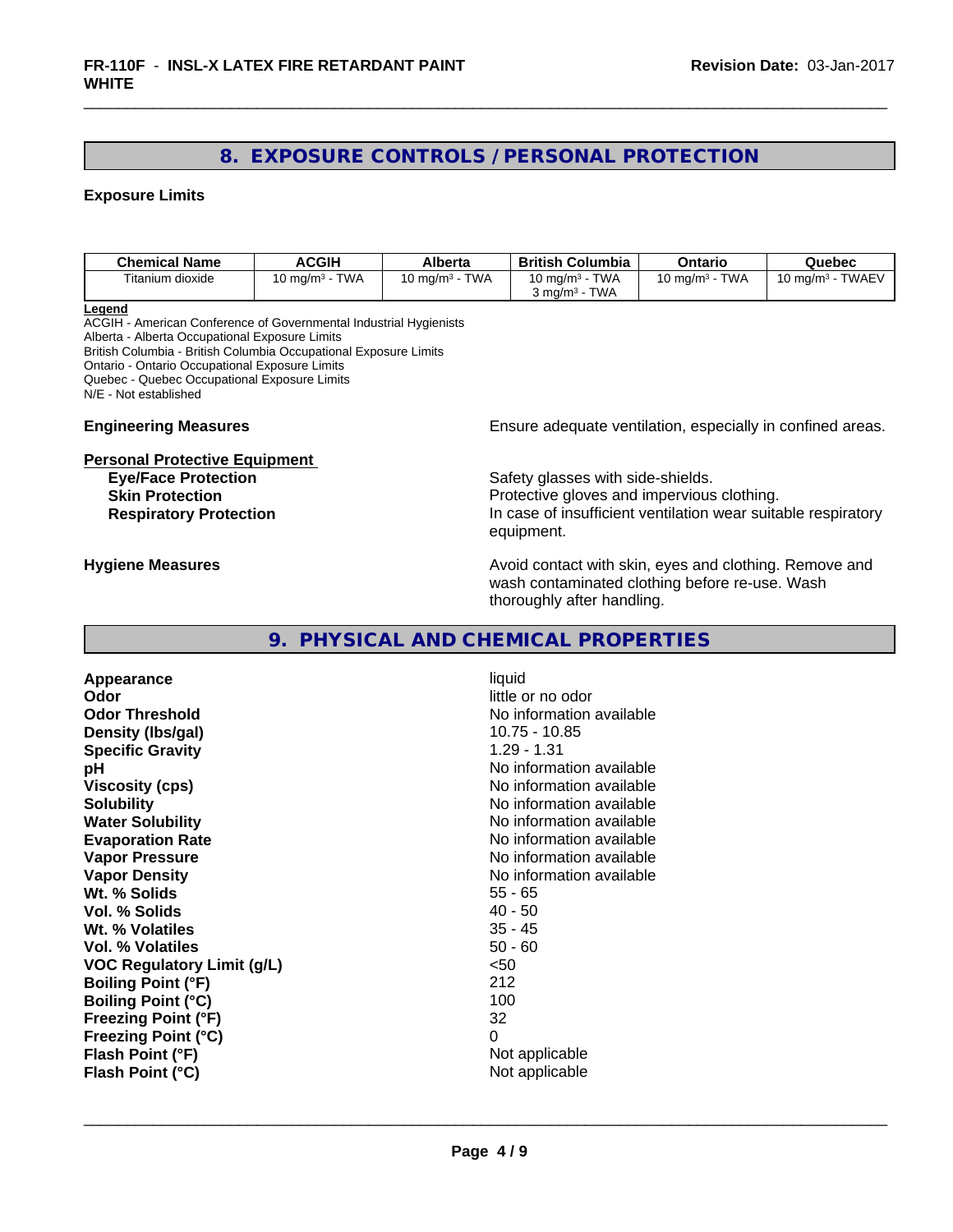**Flash Point Method**<br> **Flammability (solid, gas)** Not applicable Not applicable **Flammability (solid, gas)** Not applicable<br> **Upper Explosion Limit** Not applicable<br>
Not applicable **Upper Explosion Limit**<br> **Lower Explosion Limit**<br> **Lower Explosion Limit**<br> **Not applicable Lower Explosion Limit**<br> **Autoignition Temperature (°F)**<br> **Autoignition Temperature (°F)**<br> **Autoignition Temperature (°F)**<br> **Autoignition Temperature (°F)** Autoignition Temperature (°F)<br>
Autoignition Temperature (°C)<br>
No information available **Autoignition Temperature (°C) Decomposition Temperature (°F)**<br> **Decomposition Temperature (°C)** No information available<br>
No information available **Decomposition Temperature (°C)**<br> **Partition Coefficient (n-octanol/water)** No information available **Partition Coefficient (n-octanol/water)** 

#### **10. STABILITY AND REACTIVITY**

| <b>Reactivity</b>                         | Not Applicable                           |
|-------------------------------------------|------------------------------------------|
| <b>Chemical Stability</b>                 | Stable under normal conditions.          |
| <b>Conditions To Avoid</b>                | Prevent from freezing.                   |
| <b>Incompatible Materials</b>             | No materials to be especially mentioned. |
| <b>Hazardous Decomposition Products</b>   | None under normal use.                   |
| <b>Possibility Of Hazardous Reactions</b> | None under normal conditions of use.     |

#### **11. TOXICOLOGICAL INFORMATION**

| <b>Product Information</b><br>Information on likely routes of exposure                     |                                                                                                                 |
|--------------------------------------------------------------------------------------------|-----------------------------------------------------------------------------------------------------------------|
| <b>Principal Routes of Exposure</b>                                                        | Eye contact, skin contact and inhalation.                                                                       |
| <b>Acute Toxicity</b><br><b>Product Information</b>                                        | No information available                                                                                        |
| Information on toxicological effects                                                       |                                                                                                                 |
| <b>Symptoms</b>                                                                            | No information available                                                                                        |
| Delayed and immediate effects as well as chronic effects from short and long-term exposure |                                                                                                                 |
| Eye contact                                                                                | May cause slight irritation                                                                                     |
| <b>Skin contact</b>                                                                        | Substance may cause slight skin irritation. Prolonged or<br>repeated contact may dry skin and cause irritation. |
| <b>Inhalation</b>                                                                          | May cause irritation of respiratory tract.                                                                      |
| Ingestion                                                                                  | Ingestion may cause gastrointestinal irritation, nausea,<br>vomiting and diarrhea.                              |
| <b>Sensitization:</b>                                                                      | No information available.                                                                                       |
| <b>Neurological Effects</b>                                                                | No information available.                                                                                       |
| <b>Mutagenic Effects</b>                                                                   | No information available.                                                                                       |
| <b>Reproductive Effects</b>                                                                | Possible risk of impaired fertility. Possible risk of harm to<br>the unborn child.                              |
| <b>Developmental Effects</b>                                                               | No information available.                                                                                       |
|                                                                                            |                                                                                                                 |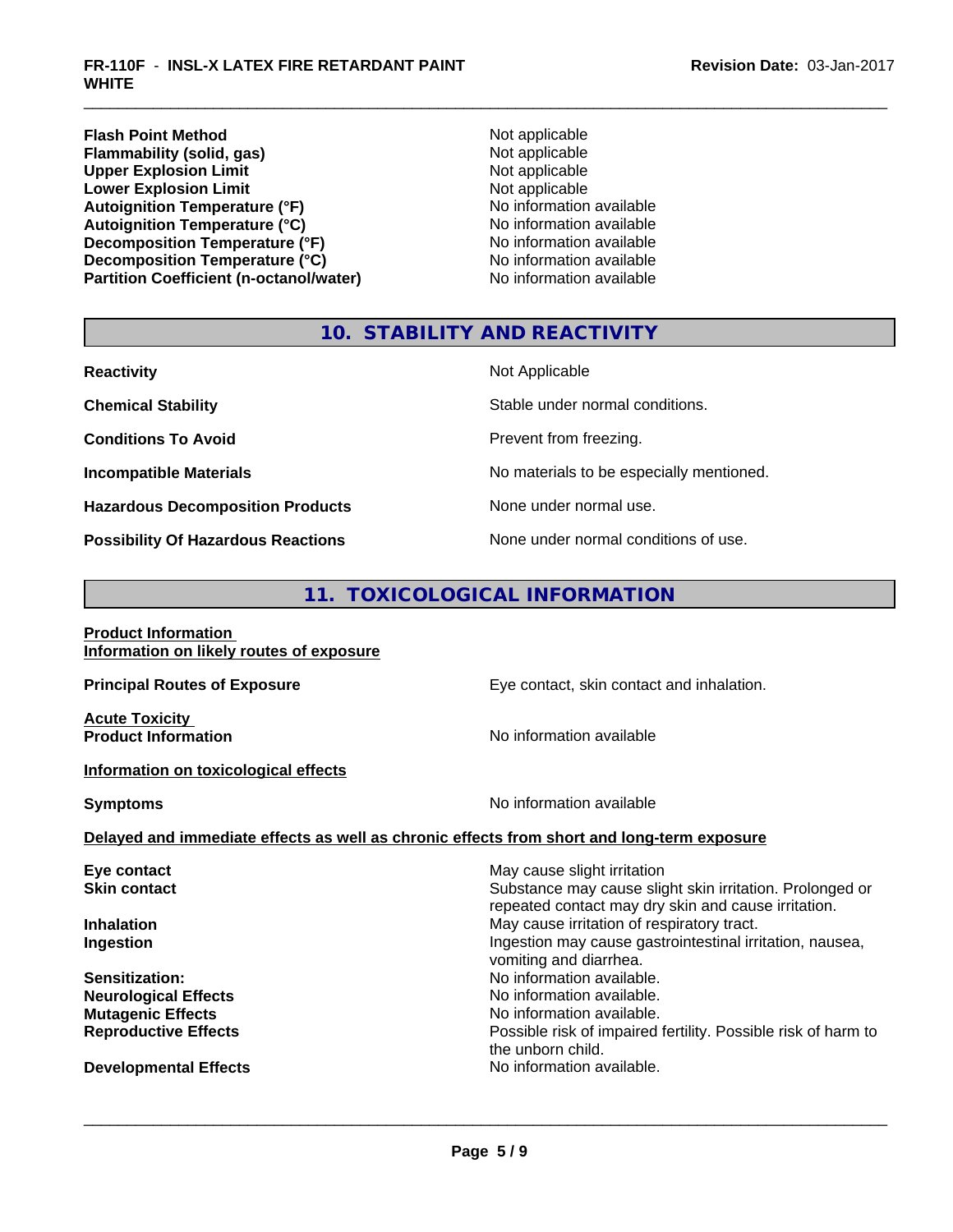#### **Target Organ Effects**<br> **STOT - single exposure**<br> **STOT - single exposure**<br> **No information available. STOT -** single exposure<br> **STOT -** repeated exposure<br>
No information available. **STOT** - **repeated exposure**<br> **Other adverse effects**<br> **Other adverse effects**<br> **Other adverse effects Other adverse effects Aspiration Hazard Aspiration Hazard No information available.**

**Numerical measures of toxicity**

**The following values are calculated based on chapter 3.1 of the GHS document**

| ATEmix (oral)          | 12353 mg/kg |
|------------------------|-------------|
| <b>ATEmix (dermal)</b> | 13400 mg/kg |

#### **Component**

Titanium dioxide LD50 Oral: > 10000 mg/kg (Rat) Distillates, petroleum, solvent-refined heavy paraffinic LD50 Oral: > mg/kg (Rat) LD50 Dermal: > mg/kg LC50 Inhalation (Vapor): > mg/L (Rat, 4 hr.)

#### **Chronic Toxicity**

#### **Carcinogenicity**

*The information below indicateswhether each agency has listed any ingredient as a carcinogen:.*

| <b>Chemical Name</b>   | <b>IARC</b>                     | <b>NTP</b> |
|------------------------|---------------------------------|------------|
|                        | Possible Human Carcinogen<br>2B |            |
| Titanium L<br>⊧dioxide |                                 |            |

• Although IARC has classified titanium dioxide as possibly carcinogenic to humans (2B), their summary concludes: "No significant exposure to titanium dioxide is thought to occur during the use of products in which titanium dioxide is bound to other materials, such as paint."

#### **Legend**

IARC - International Agency for Research on Cancer NTP - National Toxicity Program OSHA - Occupational Safety & Health Administration

**12. ECOLOGICAL INFORMATION**

#### **Ecotoxicity Effects**

The environmental impact of this product has not been fully investigated.

#### **Product Information**

#### **Acute Toxicity to Fish**

No information available

#### **Acute Toxicity to Aquatic Invertebrates**

No information available

#### **Acute Toxicity to Aquatic Plants**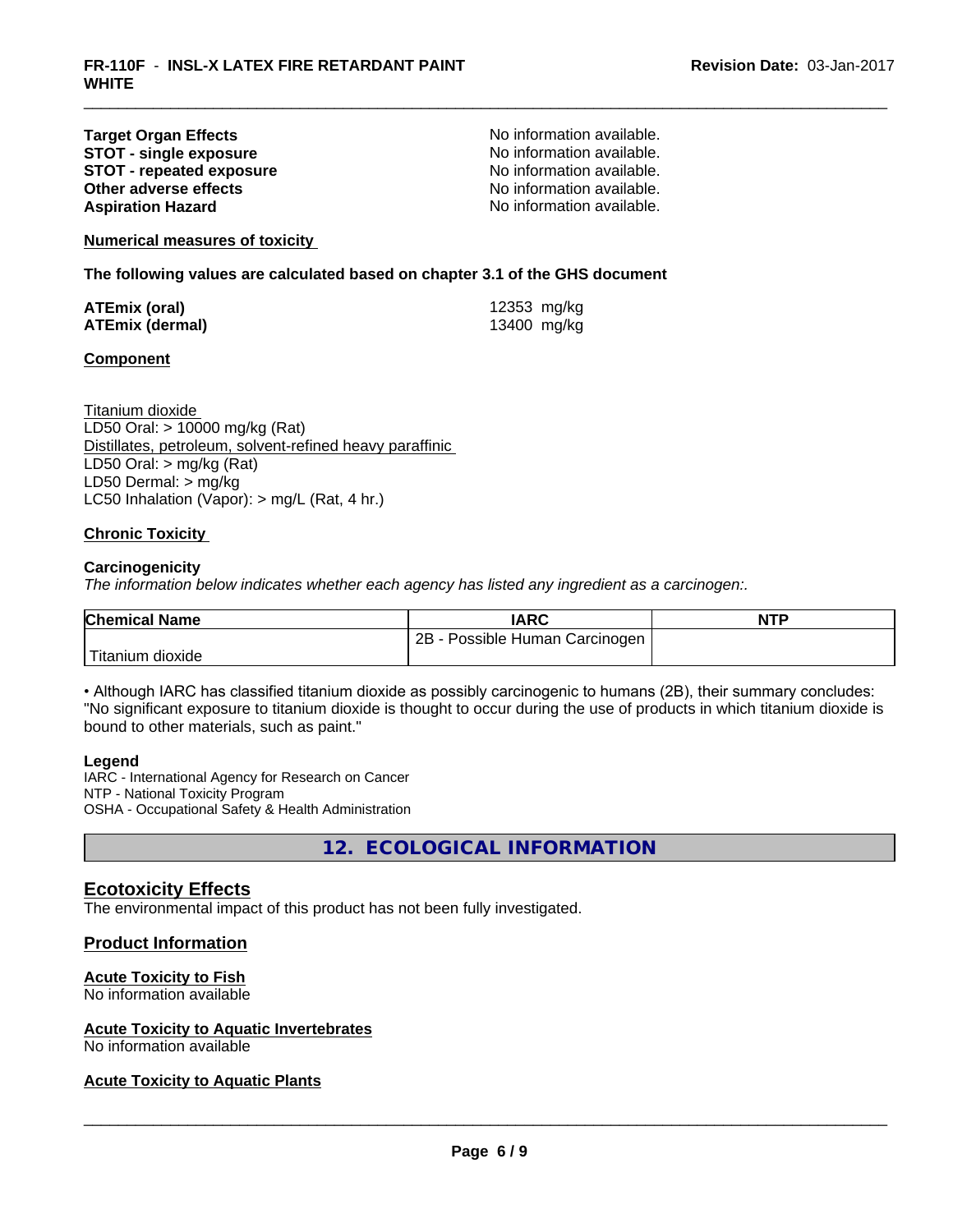No information available

#### **Persistence / Degradability**

No information available.

#### **Bioaccumulation / Accumulation**

No information available.

#### **Mobility in Environmental Media**

No information available.

#### **Ozone**

No information available

#### **Component**

#### **Acute Toxicity to Fish**

Titanium dioxide  $LC50:$  > 1000 mg/L (Fathead Minnow - 96 hr.)

#### **Acute Toxicity to Aquatic Invertebrates**

No information available

#### **Acute Toxicity to Aquatic Plants**

No information available

### **13. DISPOSAL CONSIDERATIONS**

**Waste Disposal Method** Dispose of in accordance with federal, state, provincial, and local regulations. Local requirements may vary, consult your sanitation department or state-designated environmental protection agency for more disposal options.

**14. TRANSPORT INFORMATION**

**ICAO / IATA** Not regulated

#### **TDG** Not regulated

**IMDG / IMO** Not regulated

 $\overline{\phantom{a}}$  ,  $\overline{\phantom{a}}$  ,  $\overline{\phantom{a}}$  ,  $\overline{\phantom{a}}$  ,  $\overline{\phantom{a}}$  ,  $\overline{\phantom{a}}$  ,  $\overline{\phantom{a}}$  ,  $\overline{\phantom{a}}$  ,  $\overline{\phantom{a}}$  ,  $\overline{\phantom{a}}$  ,  $\overline{\phantom{a}}$  ,  $\overline{\phantom{a}}$  ,  $\overline{\phantom{a}}$  ,  $\overline{\phantom{a}}$  ,  $\overline{\phantom{a}}$  ,  $\overline{\phantom{a}}$ 

#### **15. REGULATORY INFORMATION**

#### **International Inventories**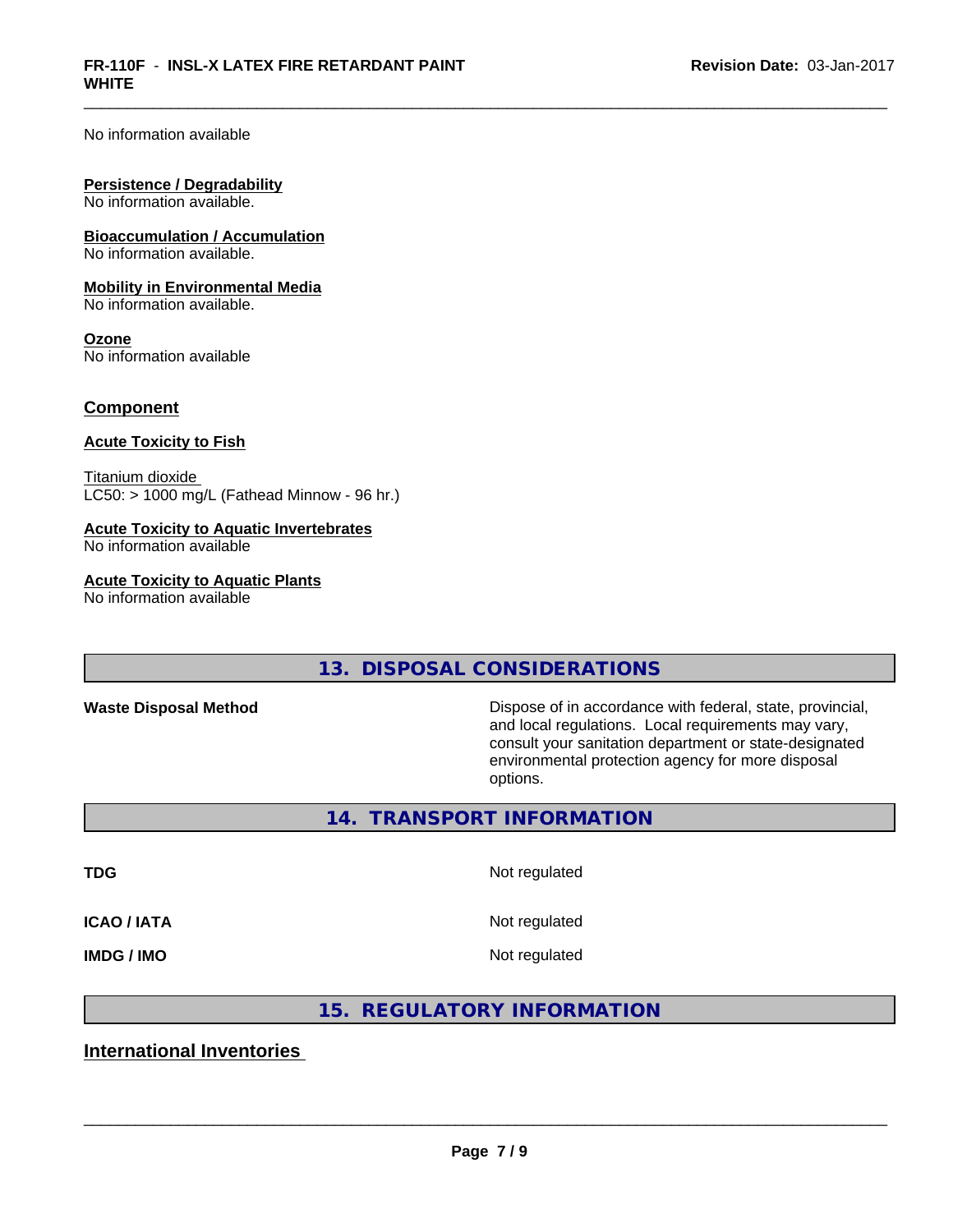| <b>TSCA: United States</b> | Yes - All components are listed or exempt. |
|----------------------------|--------------------------------------------|
| <b>DSL: Canada</b>         | Yes - All components are listed or exempt. |

#### **National Pollutant Release Inventory (NPRI)**

#### **NPRI Parts 1- 4**

This product contains the following Parts 1-4 NPRI chemicals:

*None*

#### **NPRI Part 5**

This product contains the following NPRI Part 5 Chemicals:

*None*

#### **WHMIS Regulatory Status**

This product has been classified in accordance with the hazard criteria of the Hazardous Products Regulations (HPR) and the SDS contains all the information required by the HPR.

| 16. OTHER INFORMATION |                                                    |                                                                            |                      |                                                                                                                                               |  |
|-----------------------|----------------------------------------------------|----------------------------------------------------------------------------|----------------------|-----------------------------------------------------------------------------------------------------------------------------------------------|--|
| HMIS -                | Health: $1^*$                                      | <b>Flammability: 0</b>                                                     | <b>Reactivity: 0</b> | $PPE: -$                                                                                                                                      |  |
| <b>HMIS Legend</b>    |                                                    |                                                                            |                      |                                                                                                                                               |  |
| 0 - Minimal Hazard    |                                                    |                                                                            |                      |                                                                                                                                               |  |
| 1 - Slight Hazard     |                                                    |                                                                            |                      |                                                                                                                                               |  |
| 2 - Moderate Hazard   |                                                    |                                                                            |                      |                                                                                                                                               |  |
| 3 - Serious Hazard    |                                                    |                                                                            |                      |                                                                                                                                               |  |
| 4 - Severe Hazard     |                                                    |                                                                            |                      |                                                                                                                                               |  |
| * - Chronic Hazard    |                                                    |                                                                            |                      |                                                                                                                                               |  |
|                       |                                                    | X - Consult your supervisor or S.O.P. for "Special" handling instructions. |                      |                                                                                                                                               |  |
|                       |                                                    |                                                                            |                      | Note: The PPE rating has intentionally been left blank. Choose appropriate PPE that will protect employees from the hazards the material will |  |
|                       | present under the actual normal conditions of use. |                                                                            |                      |                                                                                                                                               |  |

*Caution: HMISÒ ratings are based on a 0-4 rating scale, with 0 representing minimal hazards or risks, and 4 representing significant hazards or risks. Although HMISÒ ratings are not required on MSDSs under 29 CFR 1910.1200, the preparer, has chosen to provide them. HMISÒ ratings are to be used only in conjunction with a fully implemented HMISÒ program by workers who have received appropriate HMISÒ training. HMISÒ is a registered trade and service mark of the NPCA. HMISÒ materials may be purchased exclusively from J. J. Keller (800) 327-6868.*

**WARNING!** If you scrape, sand, or remove old paint, you may release lead dust. LEAD IS TOXIC. EXPOSURE TO LEAD DUST CAN CAUSE SERIOUS ILLNESS, SUCH AS BRAIN DAMAGE, ESPECIALLY IN CHILDREN. PREGNANT WOMEN SHOULD ALSO AVOID EXPOSURE.Wear a NIOSH approved respirator to control lead exposure. Clean up carefully with a HEPA vacuum and a wet mop. Before you start, find out how to protect yourself and your family by logging onto Health Canada @

http://www.hc-sc.gc.ca/ewh-semt/contaminants/lead-plomb/asked\_questions-questions\_posees-eng.php.

**Prepared By** Product Stewardship Department Benjamin Moore & Co. 101 Paragon Drive Montvale, NJ 07645 855-724-6802